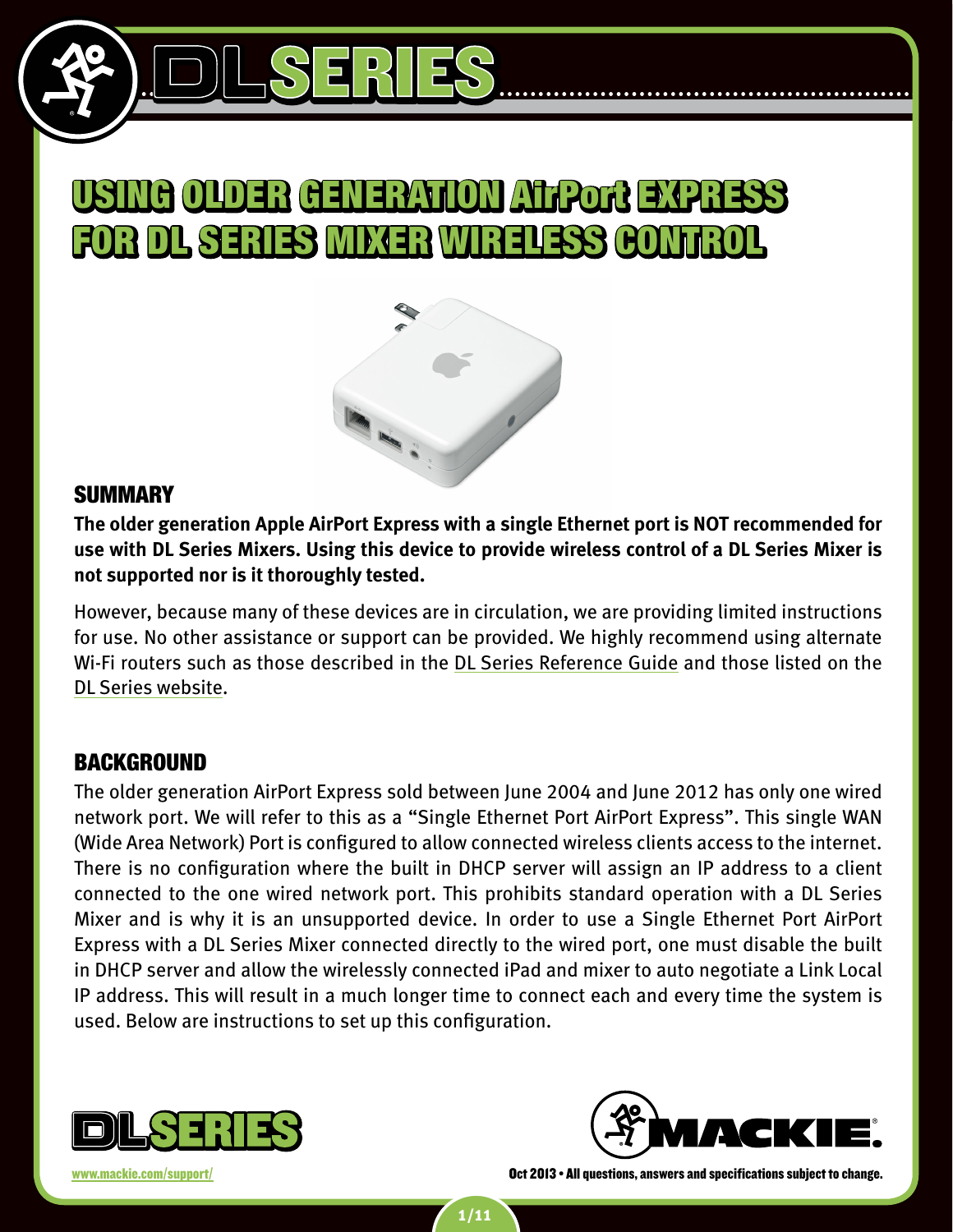### Download the AirPort Utility

To configure the Single Ethernet Port AirPort Express for this use, you will need the iPad AirPort Utility app.

Download the AirPort Utility by searching the App Store for "AirPort Utility" or follow the link. When the AirPort Utility shows up in the list, press "Install".



# Configuring the Single Ethernet Port AirPort Express

Beginning with the DL Series Mixer powered off and with the Ethernet cable disconnected from the AirPort Express, power on the AirPort Express. When setting up an AirPort Express for the first time, it will show up in the Wi-Fi section of the iPad Settings App below the list of available networks. A section will appear called "Set up an AirPort Base Station…" and the Single Ethernet Port AirPort Express will be listed. Select it.





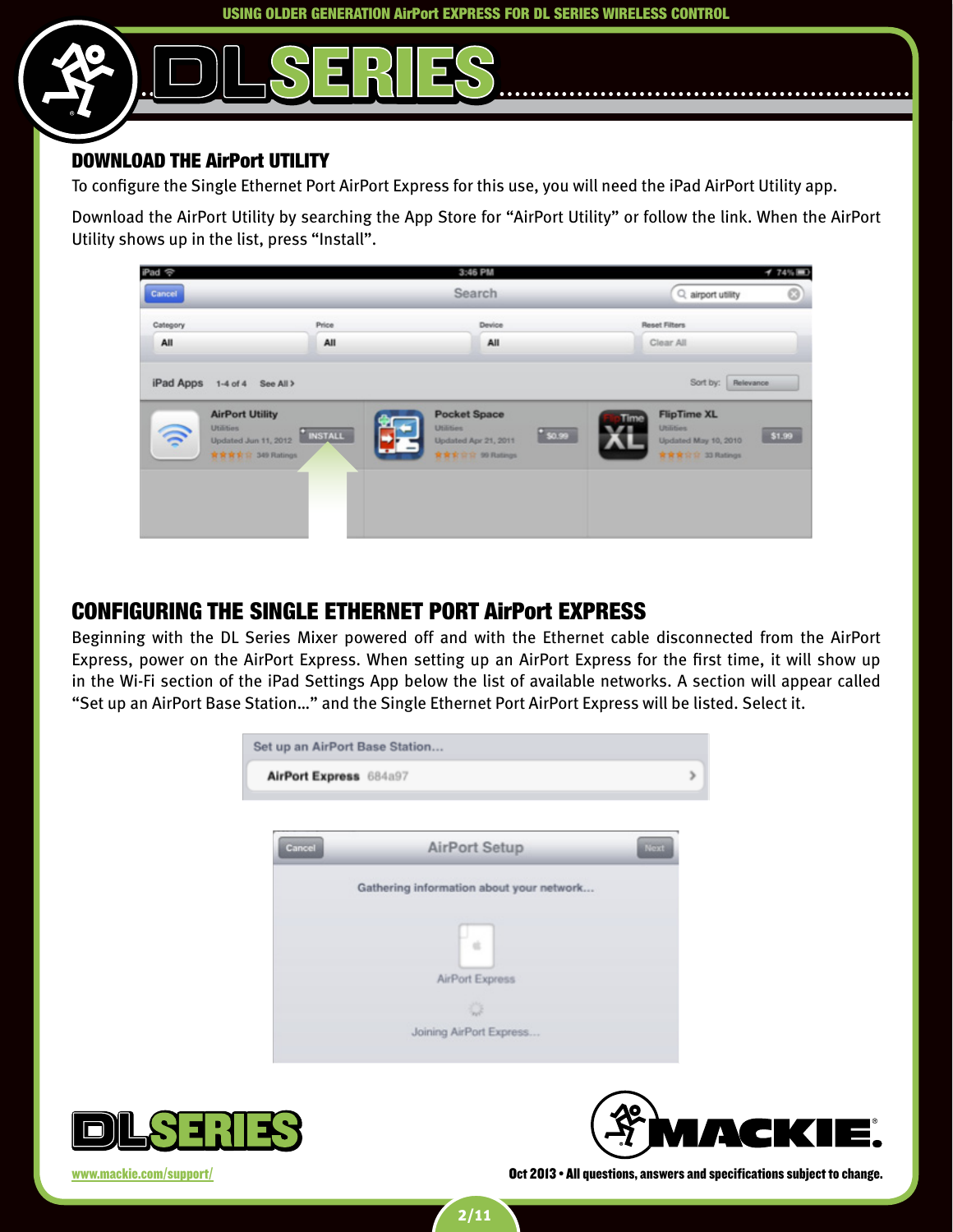After the iPad connects to the AirPort Express, it will typically ask to extend another network whether one exists or not. It may also suggest you create a new network. Whichever of the two screens below you see, do neither and instead select "Other Options" and press "Next".

| This AirPort Express will be set up to extend "Base Station 5fb8bf". |                 |    | This AirPort Express will create a network. |  |
|----------------------------------------------------------------------|-----------------|----|---------------------------------------------|--|
|                                                                      | ×               |    | $\alpha$                                    |  |
| <b>Base Station 5fb8bf</b>                                           | AirPort Express | OR | AirPort Express                             |  |
|                                                                      |                 |    | <b>Create a New Network (Recommended)</b>   |  |
| <b>Extend this Network (Recommended)</b>                             |                 |    |                                             |  |

Select "Create a New Network" and press "Next"

| <b>AirPort Setup</b><br>Next                      |  |
|---------------------------------------------------|--|
| What do you want to do with this AirPort Express? |  |
| AirPort Express                                   |  |
| J<br><b>Create a New Network</b>                  |  |
| <b>Add to an Existing Network</b>                 |  |
| <b>Replace an Existing Device</b>                 |  |
|                                                   |  |

Type in the Network name such as "DL1608 Wireless" (which we will use for the rest of this document), add and confirm a password and press "Next".

| <b>Back</b> | <b>AirPort Setup</b>                                                           | Next |
|-------------|--------------------------------------------------------------------------------|------|
|             | Network DL1608 Wireless                                                        |      |
| Device      | <b>AirPort Express</b>                                                         |      |
|             | <b>Single Password</b><br>ON                                                   |      |
|             | A single password will be used for your network and base<br>station passwords. |      |
|             | Password eeeeeee                                                               |      |
| Verify      |                                                                                |      |
|             | Password must be at least 8 characters.                                        |      |



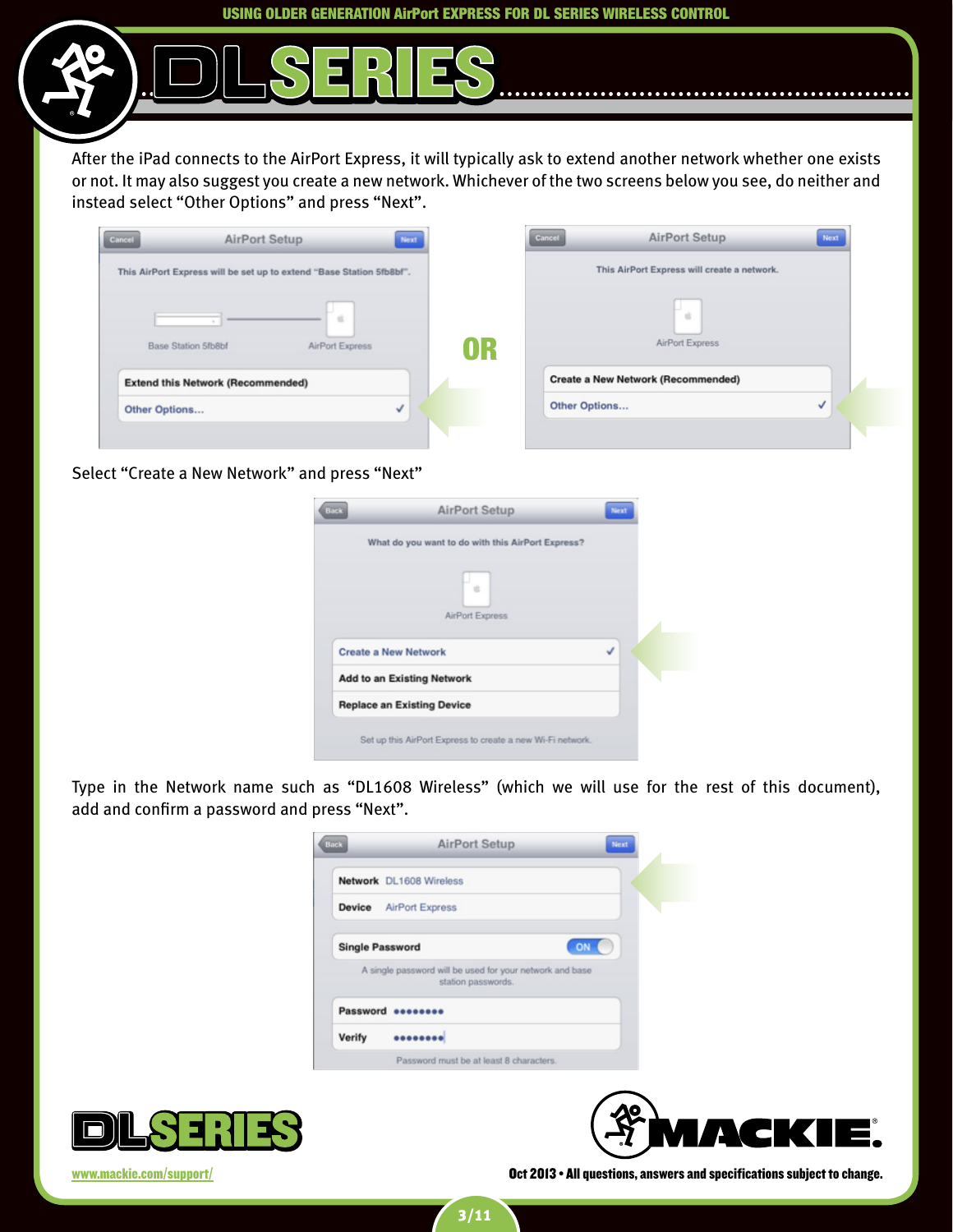When prompted with a "Waiting for an Ethernet cable to be plugged in..." notification, press "Next". Do NOT connect the Ethernet cable or power on the DL Series mixer at this time.

| <b>Back</b> | <b>AirPort Setup</b><br>Next                                                                                        |
|-------------|---------------------------------------------------------------------------------------------------------------------|
| ÷           | Waiting for an Ethernet cable to be plugged in                                                                      |
|             | Broadband device or LAN<br>AirPort Express                                                                          |
|             |                                                                                                                     |
|             | To Internet<br>Ethernet port                                                                                        |
|             | This AirPort Express cannot access the Internet. Plug one end                                                       |
|             | of an Ethernet cable into your broadband device or LAN and<br>the other end into the WAN port of this base station. |
|             | You may also continue without an Internet connection.                                                               |
|             |                                                                                                                     |

Press "Continue Anyway" to the following notification of "No Internet Connection".



Press "Done" when prompted that the setup is complete. However, you aren't done and the setup is not complete.





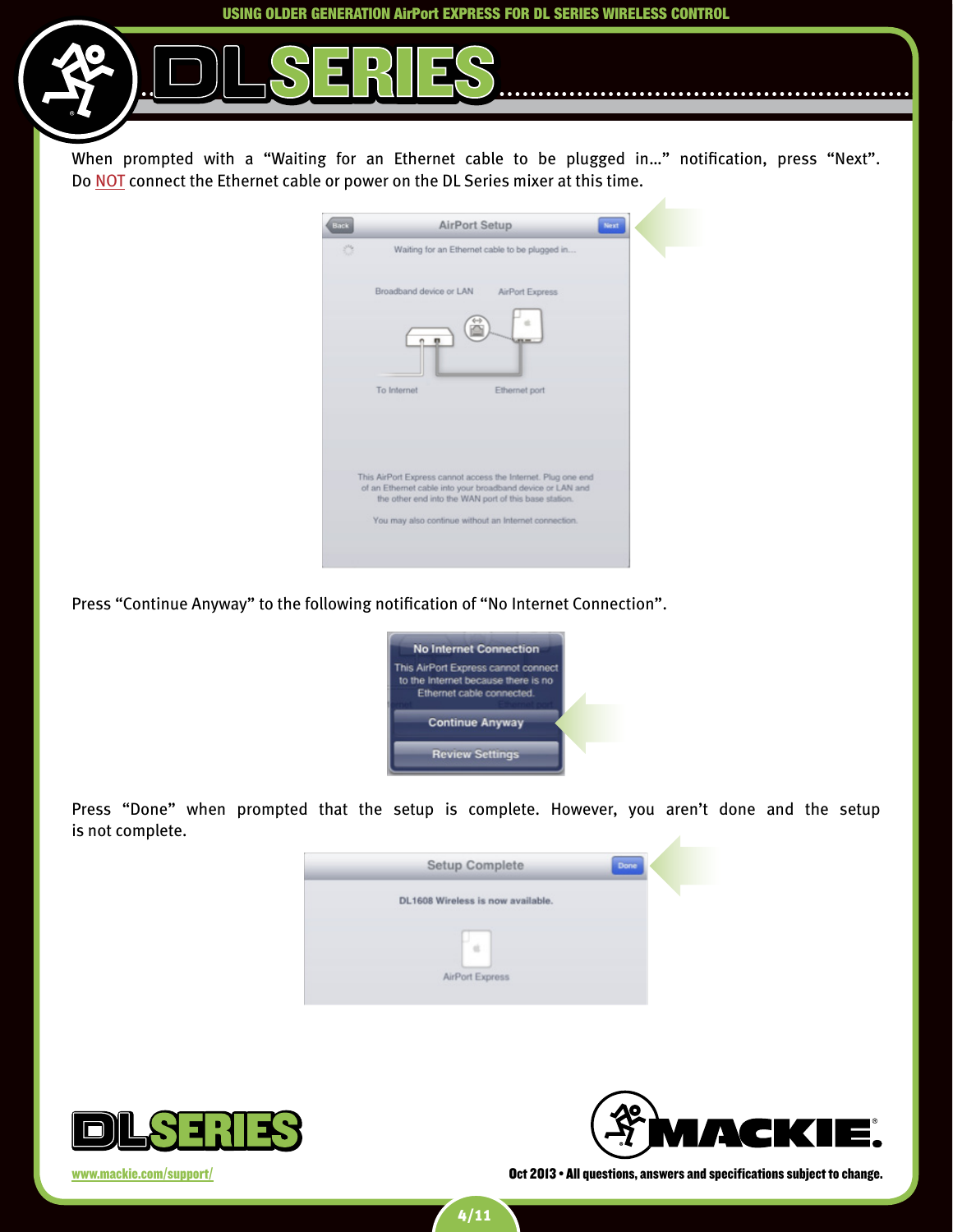If you view the device's Wireless properties by pressing the arrow next to "DL1608 Wireless" in the Wi-Fi section of the iPad Settings app, you will notice that the IP Address is not a 169.254.x.x address which means that it was configured by the Single Ethernet Port AirPort Express' DHCP server. We need to configure the Single Ethernet Port AirPort Express so the iPad Auto configures itself using a Link Local address.

| <b>IP Address</b>     |                            |               |
|-----------------------|----------------------------|---------------|
| <b>DHCP</b>           | <b>BootP</b>               | <b>Static</b> |
| <b>IP Address</b>     |                            | 10.0.1.2      |
| <b>Subnet Mask</b>    |                            | 255.255.255.0 |
| Router                |                            | 10.0.1.1      |
| <b>DNS</b>            |                            | 10.0.1.1      |
| <b>Search Domains</b> |                            |               |
| <b>Client ID</b>      |                            |               |
|                       | <b>Renew Lease</b>         |               |
| <b>HTTP Proxy</b>     |                            |               |
| Off                   | Manual                     | <b>Auto</b>   |
|                       | <b>Manage this Network</b> |               |

Press the iPad Home button and launch the AirPort Utility. You should notice that the status LED on both the Single Ethernet Port AirPort Express and in the AirPort Utility are flashing yellow. The AirPort Utility will also display an error count in red. We will address these later.





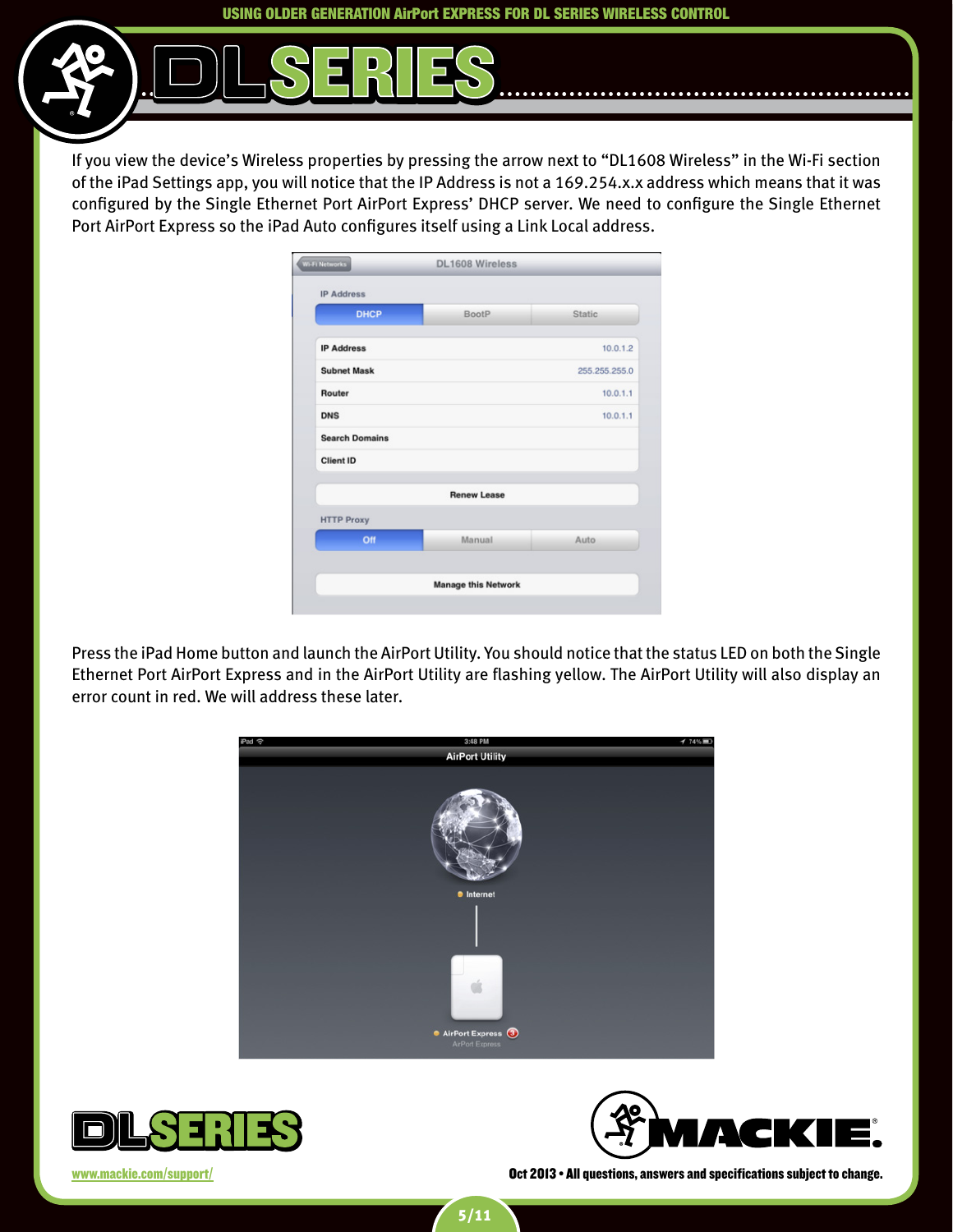$\bullet$ 



D



#### Press "Advanced".

| <b>Base Station</b>        | AirPort Express > |
|----------------------------|-------------------|
| Network                    | DL1608 Wireless > |
| AirPlay                    | AirPort Express > |
| <b>Internet Connection</b> | $\mathcal{P}$     |
| Advanced                   | $\mathcal{P}$     |



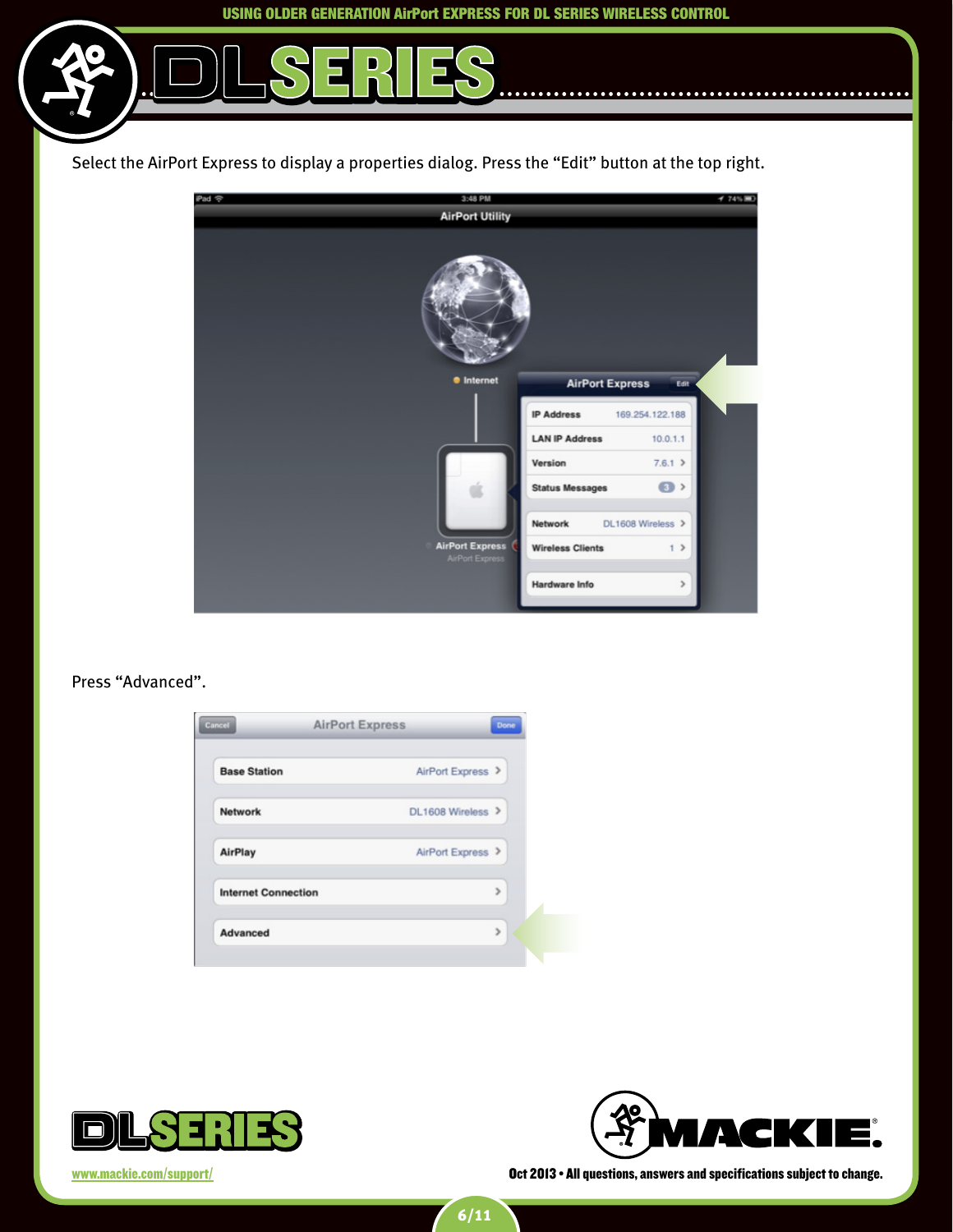$\ddot{\bullet}$ 

. . . . . . . . . . .

D



| Cancel<br>Advanced                                                                                          | Done          |
|-------------------------------------------------------------------------------------------------------------|---------------|
| <b>DHCP and NAT</b>                                                                                         | $\mathcal{P}$ |
| <b>Access Control</b>                                                                                       | Not Enabled > |
| <b>Wi-Fi Settings</b>                                                                                       | $\mathcal{P}$ |
| IP <sub>v6</sub>                                                                                            | $\mathcal{P}$ |
| <b>Port Settings</b>                                                                                        | $None$ $\ge$  |
| Use port settings if you want computers outside your network<br>to access specific devices on your network. |               |
| Allow Setup over WAN                                                                                        | OFF           |
| <b>Show Passwords</b>                                                                                       | ъ             |
|                                                                                                             |               |
| <b>Restart Base Station</b>                                                                                 |               |

#### Press "Router Mode".

| <b>Router Mode</b>       | $DHCP$ and NAT $\geq$                                                                                                    |  |
|--------------------------|--------------------------------------------------------------------------------------------------------------------------|--|
| <b>DHCP Range</b>        | $10.0$ >                                                                                                                 |  |
| <b>Range Beginning</b>   | 10.0.1.2                                                                                                                 |  |
| <b>Range Ending</b>      | 10.0.1.200                                                                                                               |  |
| <b>Reservations</b>      | None $\geq$                                                                                                              |  |
|                          | Use Network Address Translation (NAT) to share a single<br>public IP address with computers and devices on your network. |  |
| Default Host No host set |                                                                                                                          |  |

Change the "Router Mode" from "DHCP and NAT" to "Off (Bridge Mode)".

| <b>DHCP and NAT</b> | <b>Router Mode</b> |  |
|---------------------|--------------------|--|
| <b>DHCP and NAT</b> |                    |  |
| <b>DHCP Only</b>    |                    |  |
| Off (Bridge Mode)   |                    |  |



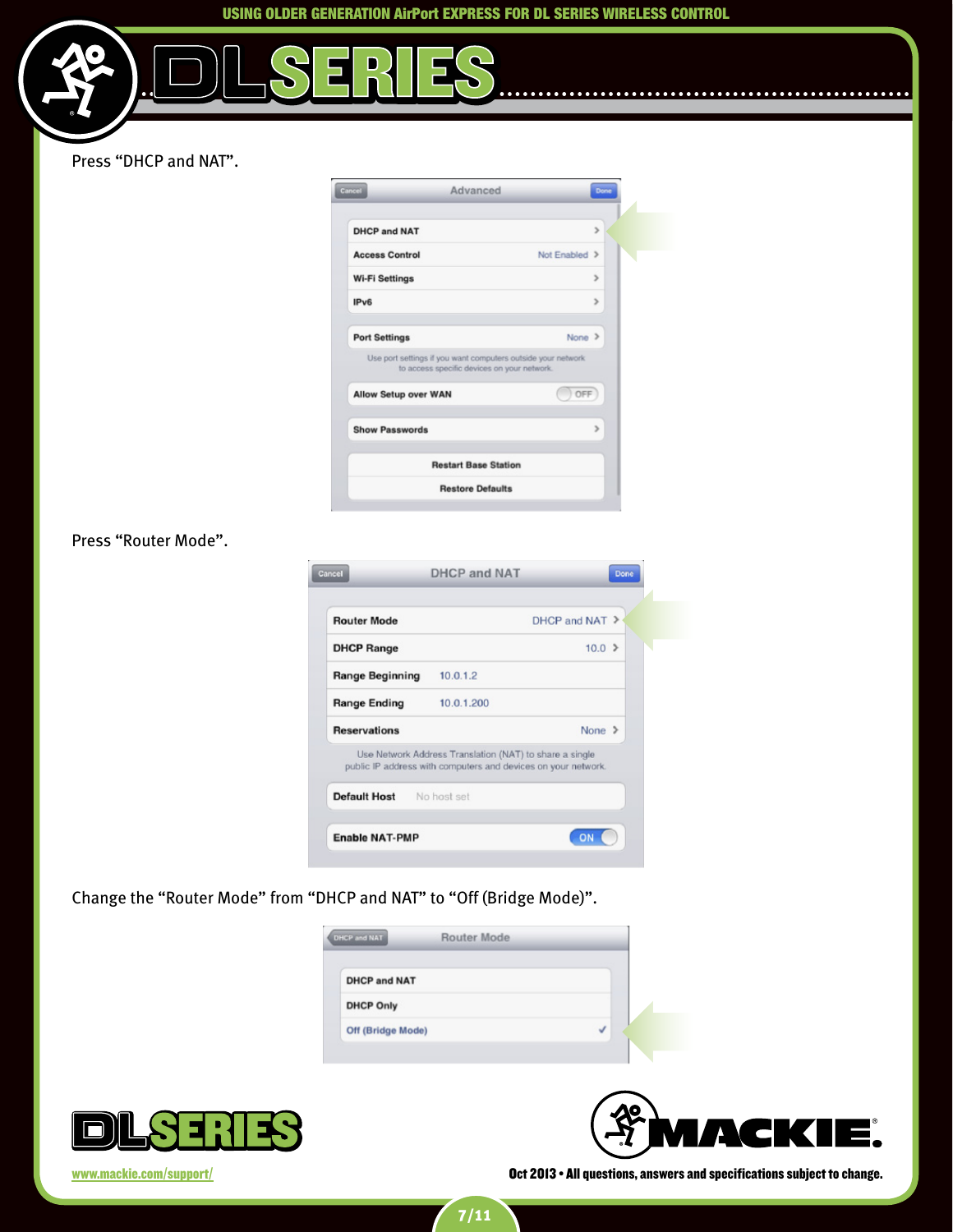Press the back button labeled "DHCP and NAT" at the top left to return to the previous dialog which should reflect the new mode.

| Cancel             | <b>DHCP and NAT</b>                                                                                                      | Done |
|--------------------|--------------------------------------------------------------------------------------------------------------------------|------|
| <b>Router Mode</b> | Off (Bridge Mode) >                                                                                                      |      |
|                    | Use Network Address Translation (NAT) to share a single<br>public IP address with computers and devices on your network. |      |

Press "Done" at the top right of each subsequent dialog until prompted to "Update Settings". When prompted, press "Update".



We're almost there. After the Single Ethernet Port AirPort Express is done updating, which may take a minute or two, the AirPort Express should become available again in the AirPort Utility. If the AirPort Express is not shown or does not reconnect, be sure the iPad is still connected to the "DL1608 Wireless" network from the iPad Settings app (you may see a spinning connecting icon next to the wireless network; this is normal) and that you see the connected Wi-Fi symbol in the top left of the iPad status bar. Sometimes, we have found that the AirPort Utility will have difficulty reconnecting at this step and it must be forced quit and launched again in order to communicate to the AirPort Express.

Once you see the AirPort Express listed in the AirPort Utility, select it to display the properties dialog.





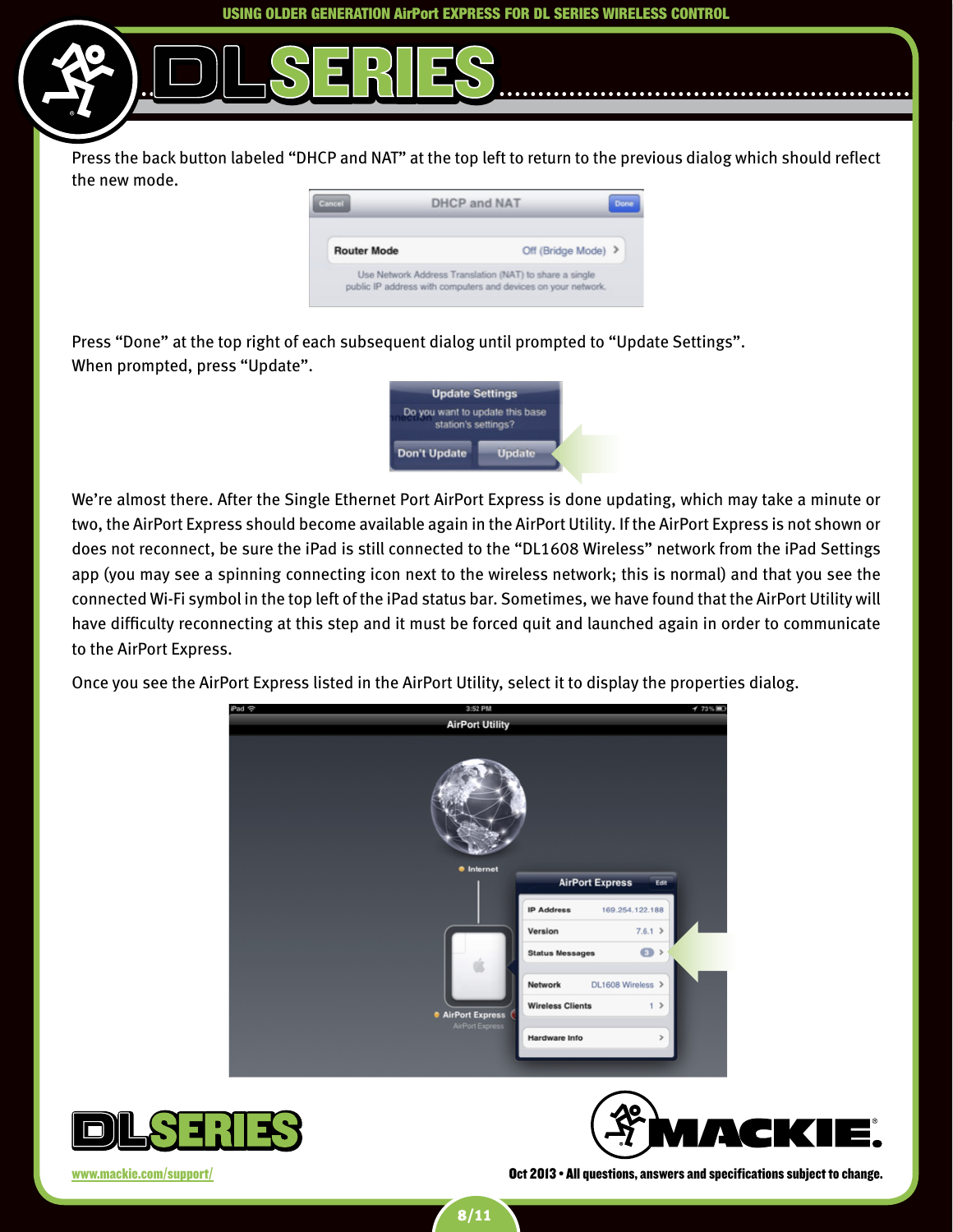If there are Status Messages listed in the AirPort Setup app (the screen shot above shows 3), select "Status Messages" and review them. You will most likely see some combination of the following 3 status messages:

- 1) Ethernet Unplugged Set "Ignore this issue" to "On". The AirPort express will quickly update; you will need to reselect it in AirPort Utility to view the remaining status messages. At this time, you should connect the DL Series Mixer to the AirPort Express with the Ethernet cable and power on the DL Series Mixer. This message should no longer be shown.
- 2) Internet connection Set "Ignore this issue" to "On" since we aren't connecting the AirPort express to the Internet. The AirPort express will quickly update; you will need to reselect it in AirPort Utility to view the remaining status messages.
- 3) No DNS Servers Set "Ignore this issue" to "On" since you would only need and only get DNS servers assigned to the Single Ethernet Port AirPort Express if the network port were connected to something other than a DL Series Mixer. The AirPort express will quickly update; you will need to reselect it in AirPort Utility to view the remaining status messages.



If there are any other status messages, review them and solve or ignore them as needed. The AirPort Express Status LED will turn green once all of the status messages are solved or ignored.

9/11



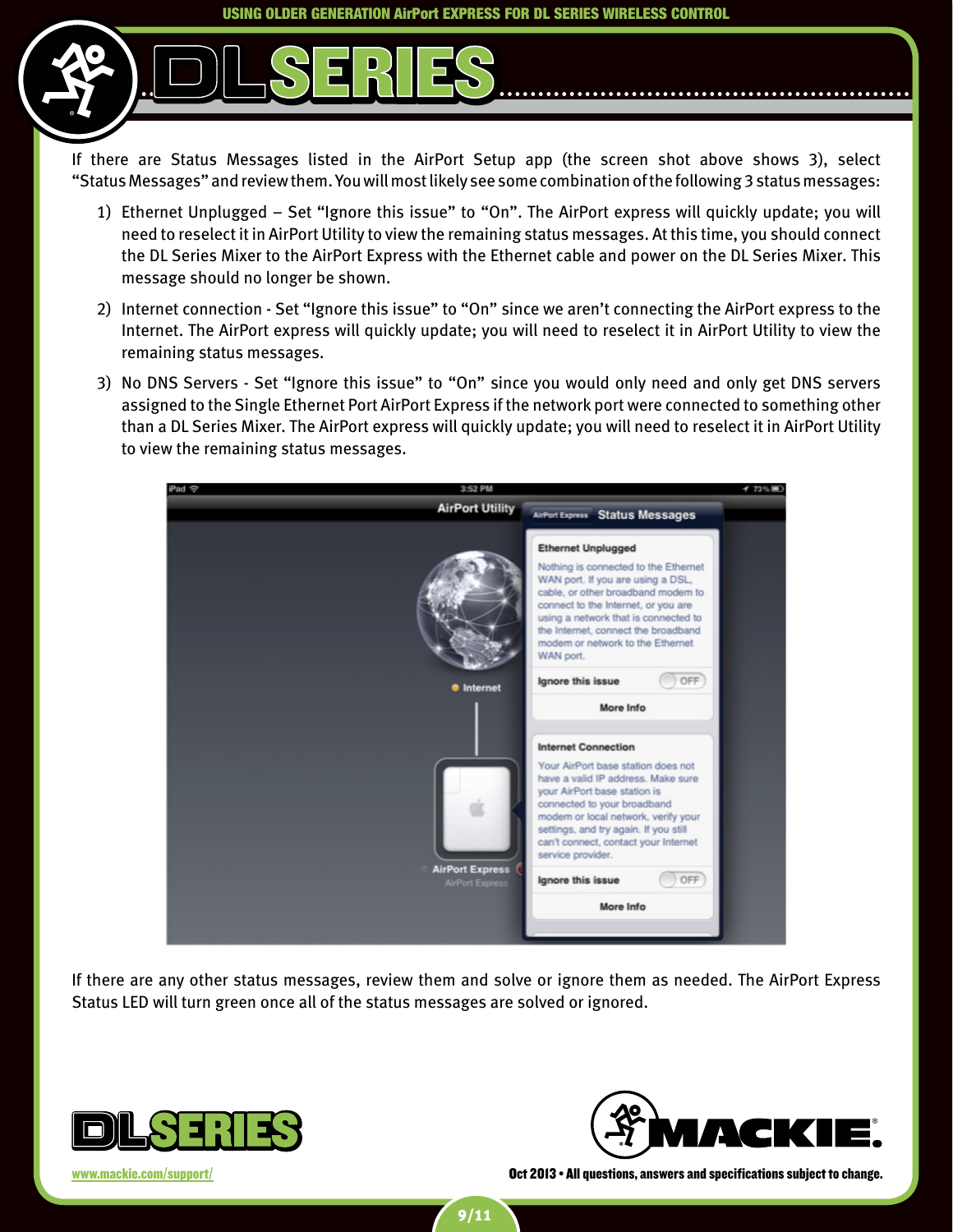Note also at this time you may see an indication next to the Version number as shown below. This is telling you that the AirPort Express needs a firmware update.



You will not be able to update your airport express from this configuration since it is not connected to the internet.



If you have problems with this setup and you see this message, you should update the firmware in your AirPort Express and try the entire process again. Follow the instructions from Apple to do so.





<www.mackie.com/support/> **Oct 2013 • All questions, answers and specifications subject to change.** 

10/11